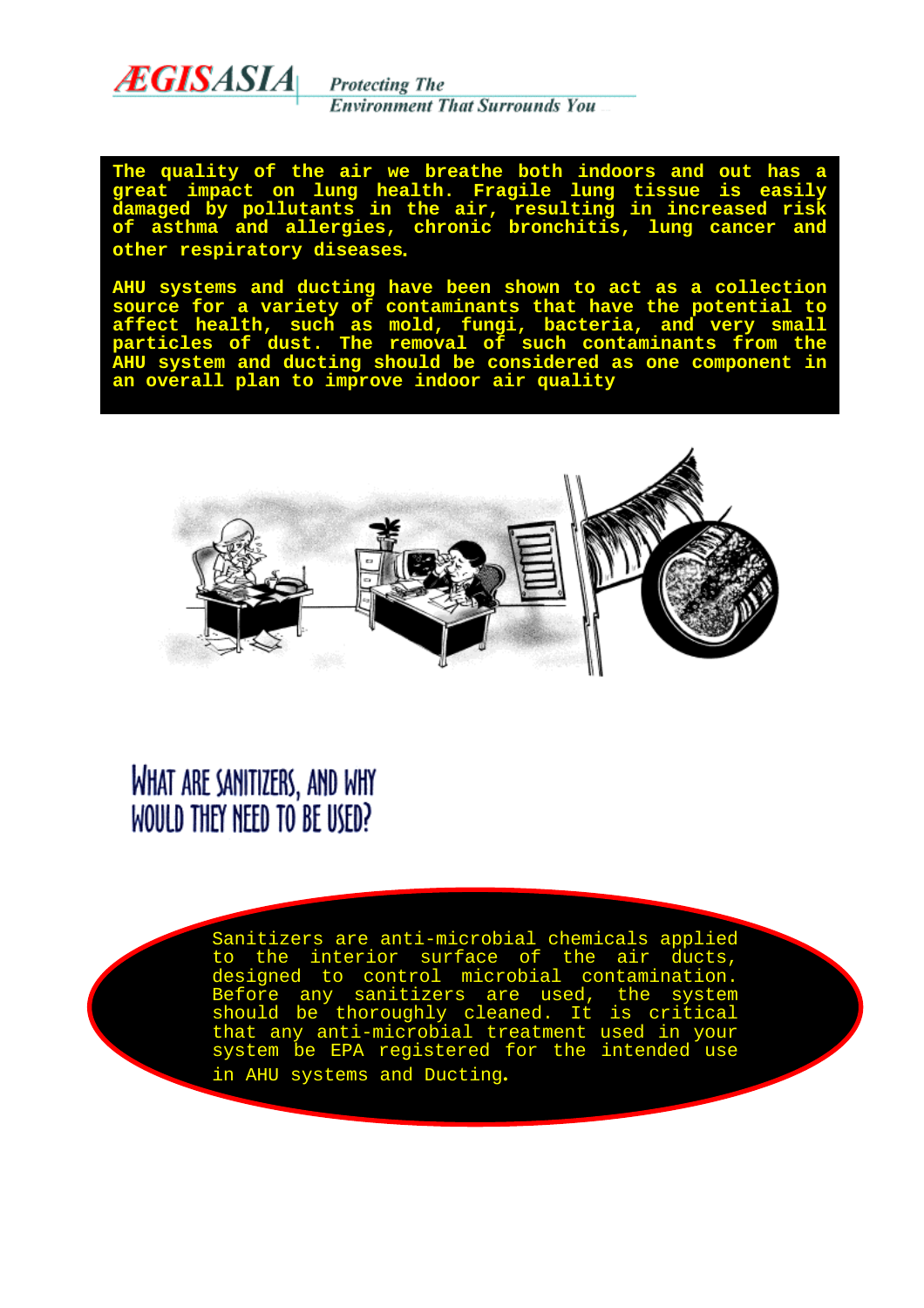<u>UGT GLEANING METHODOLO</u>

## **1. LOCATE ACCESS OPENINGS**

### **HORIZONTAL DUCTS**

 Set up scaffolding (Or other means) to Locate the existing access openings on the ceiling to access to the main ducts for the areas to be cleaned

Locate and Identify access openings on the main duct and branch ducts that is accessible by our equipment

**VERTICAL RISER DUCTS** (If Available)

Locate the pre-determined access openings on the risers for each floor

## **2. CONDUCT PRE-CLEANING VIDEO TAPE RECORDING**

Conduct video tape recording of the pre-cleaning internal condition of the main horizontal ducts and vertical riser ducts(if available) using a robotic vehicle mounted with a CCTV camera and a hand-held video camera respectively

# **3. ISOLATE DUCT SECTIONS TO BE CLEANED**

Shut dampers (where necessary) to maximise negative pressure and airflow during operation of the *Portable Power Vacuum* system

Seal access openings (where necessary) with temporary durable plastic sheets to maximise negative pressure and airflow during operation of the *Portable Power Vacuum* system

## **4. PORTABLE POWER VACUUM SYSTEM HOOKUP**

### **HORIZONTAL DUCTS**

Attach the vacuum hose to access opening downstream of the AHU

### **VERTICAL RISER DUCTS**

Attach the vacuum hose to access opening at the bottom of the riser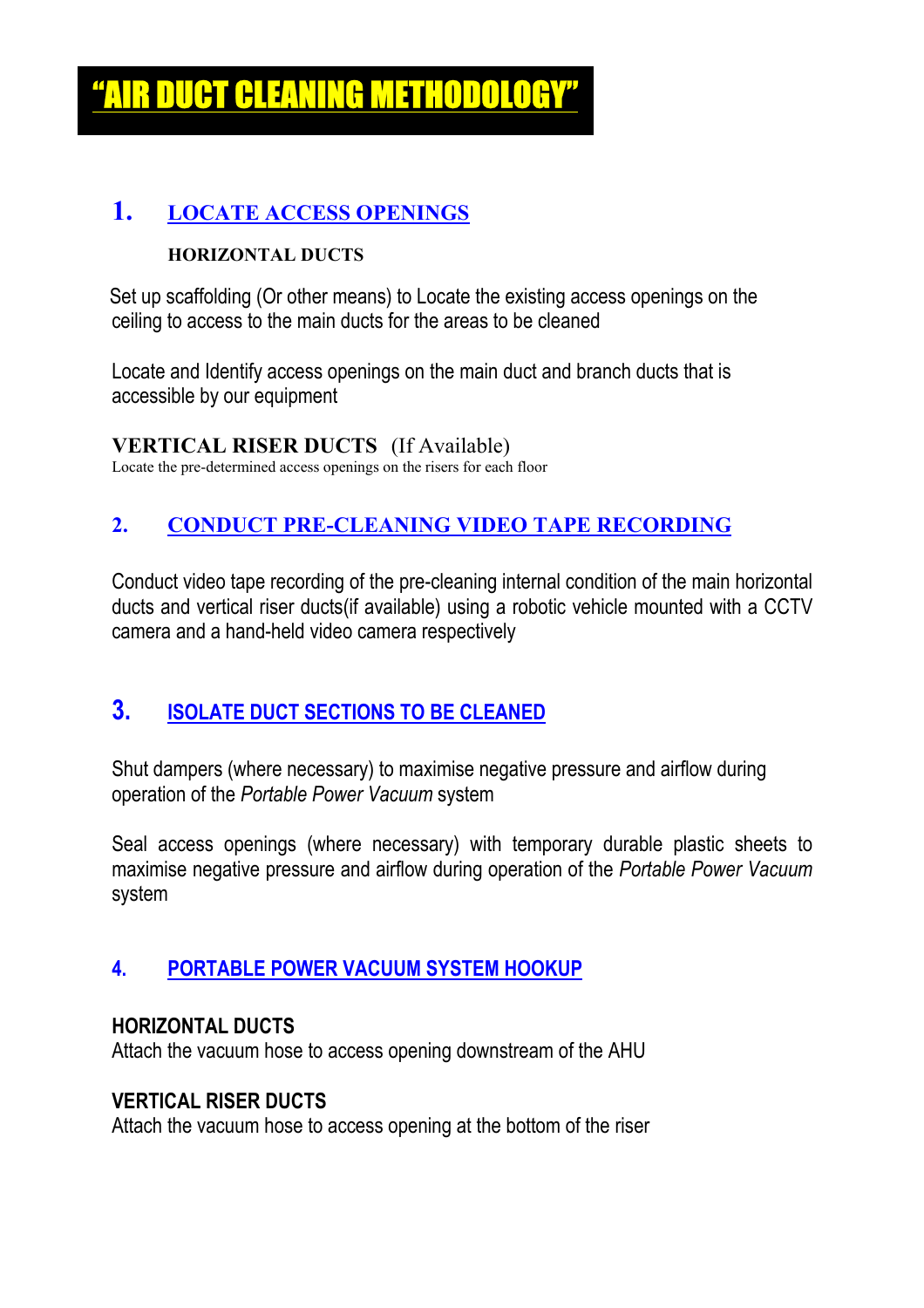## **5. MECHANICAL CLEANING OF DUCTWORK**

### **ORDER OF CLEANING**

**M**ain ducts Branch ducts All Diffusers

#### **DIRECTION OF CLEANING**

#### **Horizontal Ducts**

Cleaning to commence from the upstream of the AHU and ending at the downstream of the AHU

#### **Vertical Riser Ducts**

Cleaning to commence from the top of the vertical riser duct and ending at the to bottom of the vertical riser duct

### **CLEANING METHOD**

#### **Horizontal Main Ducts**

Direct Contact Brushing using Rotary Brushes mounted on a Robotic Tracked Vehicle and/or Automatic Rotary Brush in conjunction with Power Vacuuming using a Portable Power Vacuum System

#### **Horizontal Branch Ducts**

Air Washing and Sweeping using compressed air generated by a Portable Air Compressor and delivered through a Duct Whip System and/or Direct Contact Vacuuming using an Industrial Vacuum Cleaner

#### **Vertical Riser Ducts**

Direct Contact Brushing using an Automatic Rotary Brush and/or Air Washing and Sweeping using compressed air generated by a Portable Air Compressor and delivered through a Duct Whip System in conjunction with Power Vacuuming using a Portable Power Vacuum System

#### **Diffusers Cleaning**

Direct contact brushing and wiping with dry cloth and with portable vacuum to reduce migration of dust particles